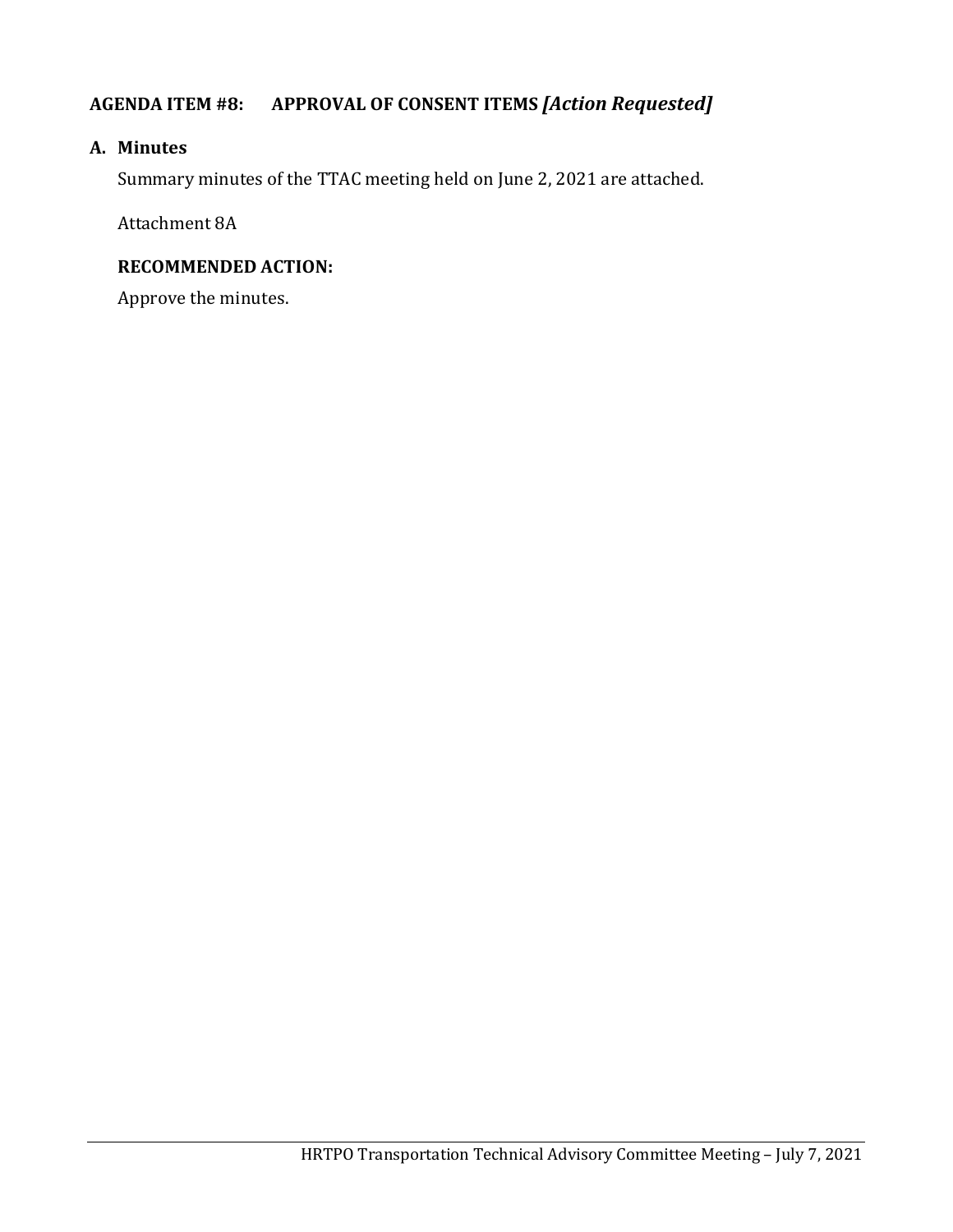#### **Summary Minutes of the HRTPO Transportation Technical Advisory Committee (TTAC) Meeting June 2, 2021**

The HRTPO Transportation Technical Advisory Committee (TTAC) Meeting was called to order at 9:30 a.m. electronically via WebEx.

Ms. Pavithra Parthasarathi, Hampton Roads Transportation Planning Organization (HRTPO) Deputy Executive Director, read the following statement:

*Pursuant to the declared state of emergency in the Commonwealth of Virginia in response to the COVID-19 pandemic and to protect the public health and safety of Transportation Technical Advisory Committee (TTAC) members, staff, and the general public, today's meeting is being held electronically. This electronic meeting is required to complete essential business on behalf of the region.*

*Per the requirements of the Code of Virginia, the agenda and all supporting documentation were posted on the HRTPO website for public review, and electronic copies of this information was provided to TTAC members and other interested parties.*

*Today's meeting is being live-streamed and recorded. The live-stream is available for viewing on the Regional Connection YouTube channel and the recording will be available via the HRTPO website.*

*The general public was provided an opportunity to comment on today's agenda in advance of the meeting via two options:*

- *1. Members of the public were invited to email comments to the TTAC.*
- *2. Members of the public were invited to call into a dedicated phone line where comments could be recorded for the TTAC.*

*No comments were received via either option as of 48 hours before the meeting.*

*Before we begin today's remote meeting, I need to remind members of a few important housekeeping rules:*

- *Everyone is asked to keep their phones and computers muted except for when you are providing input.*
- *Please identify yourself by name and the locality or agency you represent when you provide input. Do the same should you provide a motion or a second.*

*All votes taken today must be made by roll call vote and recorded in the minutes.*

*For attendance and voting purposes, if your name is not called during the roll call and you are a Voting member, an Alternate Voting member, or a Non-voting member of TTAC, please let us know as we want to:*

- *1. Make sure that each member is correctly represented in the voting record, and*
- *2. Make sure that the minutes are accurately reflected.*

*Thank you for your cooperation and patience. Attendance will now be recorded by roll call.*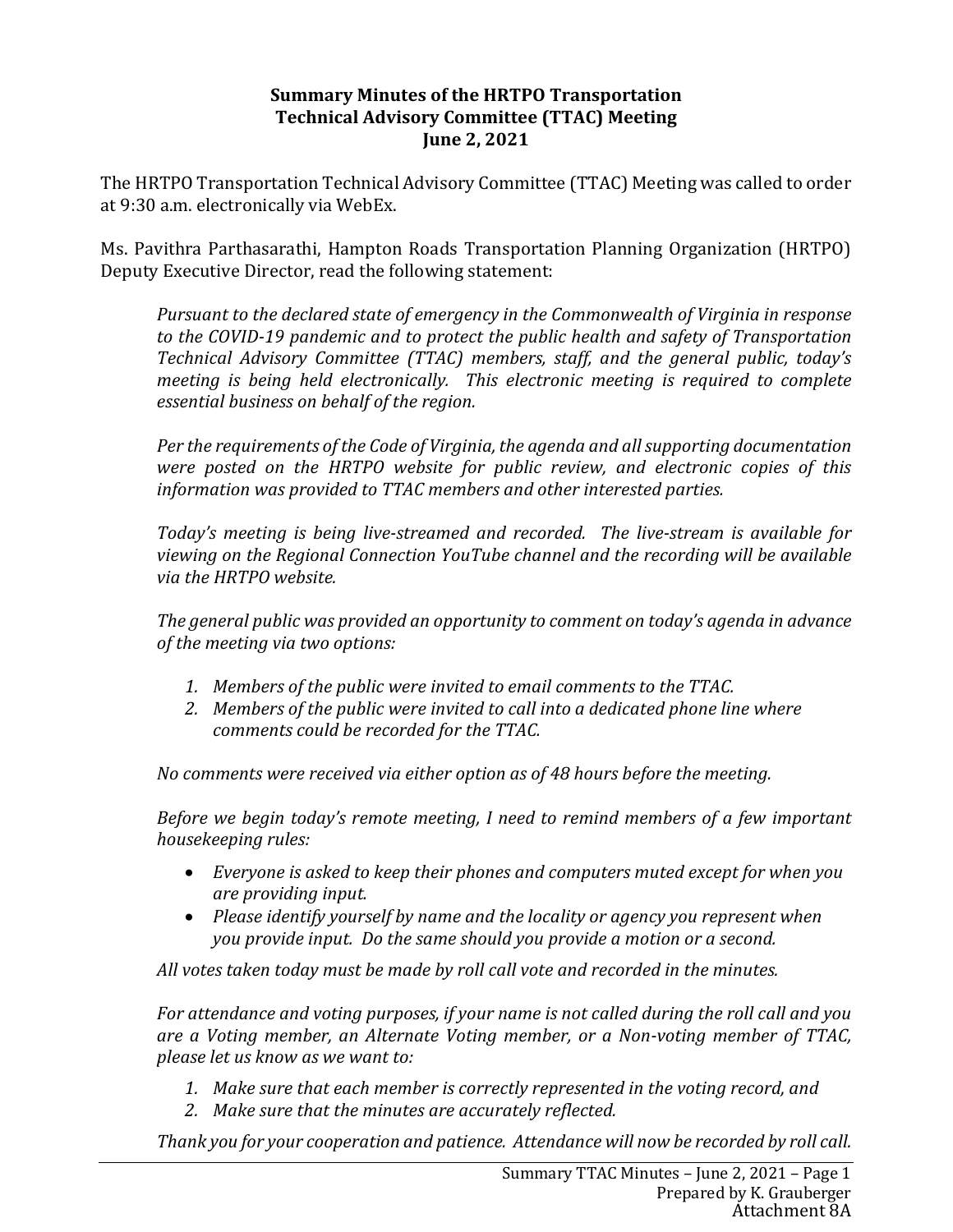The following represents the attendance of the meeting as taken by roll call:

#### **TTAC Voting Members in Attendance:**

Bryan Stilley (Chair, NN) Benjamin Camras (CH) Troy Eisenberger (CH) Tracy Jones-Schoenfeld (CH) Carol Rizzio (GL) Michael Hayes (HA) Lynne Keenan (HA) Sandon Rogers (Alternate, HA) Beth Lewis (SH) Wayne Griffin (IW) Jamie Oliver (Vice Chair, IW) Amy Ring (IW)

#### **TTAC Voting Members Absent:**

Anne Ducey-Ortiz (GL) Jason Mitchell (HA) Tammy Rosario (JC) Angela Hopkins (NN) Amy Inman (NO) James Wright (PO)

Garrett Feagans (PQ) Charles Horton (PQ) Michael Johnson (SH) Lynette Lowe (SH) Phil Pullen (VB)

**TTAC Non-Voting Members in Attendance:**

Michael King (NAVY)

### **TTAC Non-Voting Members Absent:**

Ivan Rucker (FHWA) Melissa McGill (FTA)

### **HRTPO Staff in Attendance:**

Sam Belfield Theresa Brooks Rob Case Kathlene Grauberger Bishoy Kelleny

Steve Lambert John Mihaly Kendall Miller Keith Nichols

Pavithra Parthasarathi Jeff Raliski Brandon Rogers Dale Stith

### **Others Recorded Attending:**

Lisa Simpson (NN); Mark Shea, Jason Wilson (VB); Keisha Branch (HRT); Bryant Porter, Scott Smizik, Chris Voigt, Sharonda Williams (VDOT); Karen McPherson (McPherson Consulting); Ron Hodges (TRAFFIX); Logan Grimm, John Harbin (HRPDC)

#### Summary TTAC Minutes – June 2, 2021 – Page 2 Prepared by K. Grauberger Attachment 8A

Paul Holt (JC) Toluwalase Ibikunie (Alternate, NN) Katie Shannon (Alternate, VB) Angela Rico (NN) Robert Brown (NO) Deborah Mangiaracina (NO) Jeff Harper (PO) Carl Jackson (PO) Robert Lewis (SU) Jason Souders (SU) David Jarman (VB) Ric Lowman (VB) Carolyn Murphy (WM) Tim Cross (YK) Grant Sparks (DRPT) Sam Sink (HRT) Todd Halacy (VDOT) Sonya Hallums-Ponton (VDOT) Eric Stringfield (VDOT) Barbara Nelson (VPA) Joshua Moore (WATA)

> Daniel Clayton (WM) Aaron Small (WM) Earl Anderson (YK) Joe Sisler (YK)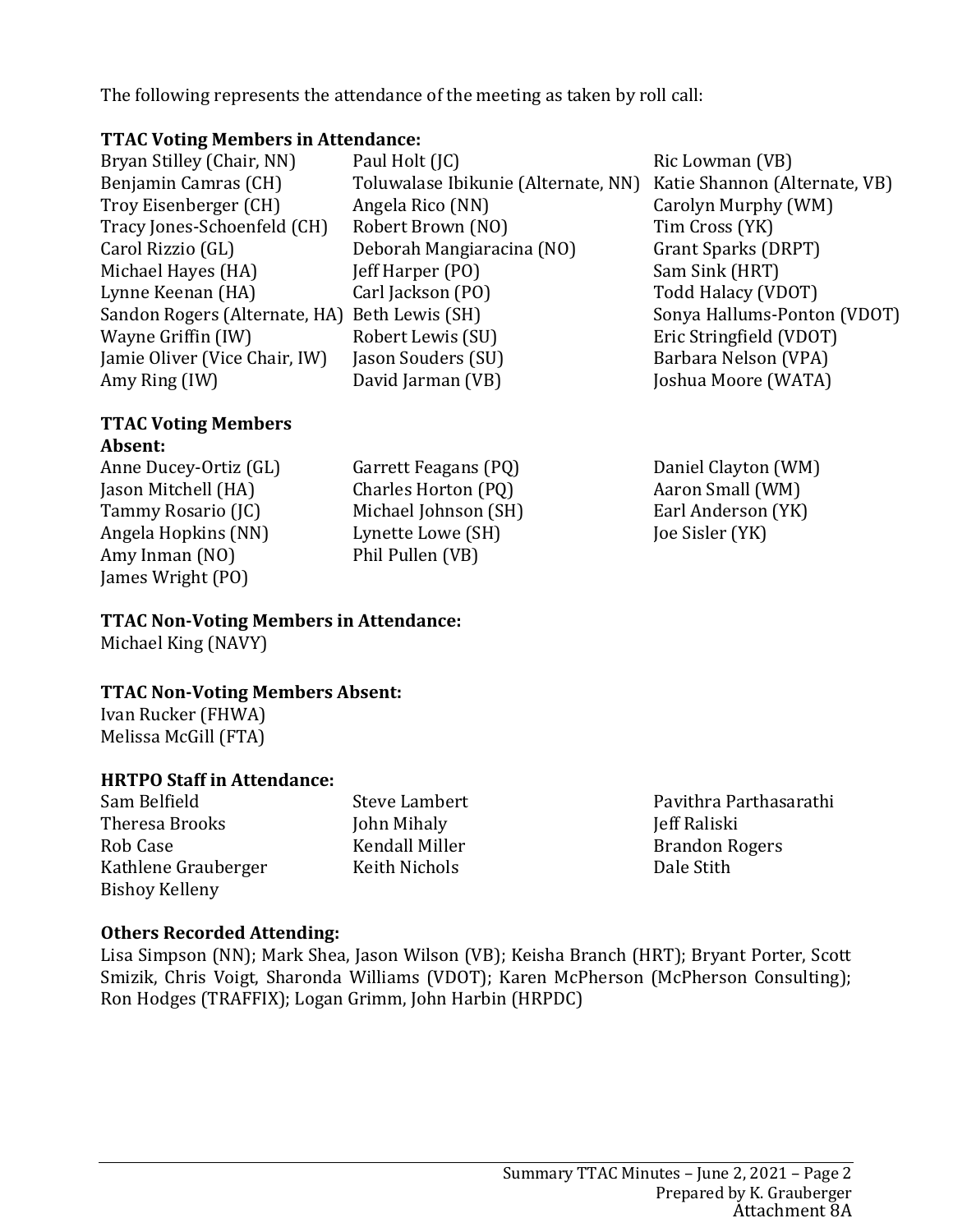## **Approval of Agenda** *[Action Required]*

Chair Bryan Stilley asked for additions or deletions to the TTAC Agenda. Hearing none, Mr. Robert Lewis Moved to approve the agenda as written; seconded by Ms. Carolyn Murphy. The Motion carried by Affirmation.

#### **Public Comments**

No public comments were submitted as of 48 hours before the meeting.

#### **Approval of Consent Items** *[Action Requested]*

A. Minutes

Mr. Tim Cross Moved to approve the Consent Agenda as written; seconded by Ms. Carolyn Murphy.

A roll call vote was conducted:

| Benjamin Camras (CH)                | Yes             |
|-------------------------------------|-----------------|
| Troy Eisenberger (CH)               | Yes             |
| Tracy Jones-Schoenfeld (CH)         | Yes             |
| Carol Rizzio (GL)                   | Yes             |
| Michael Hayes (HA)                  | Yes             |
| Lynne Keenan (HA)                   | Yes             |
| Sandon Rogers (Alternate, HA)       | Did not respond |
| Wayne Griffin (IW)                  | Yes             |
| Jamie Oliver (IW)                   | Yes             |
| Amy Ring (IW)                       | Yes             |
| Paul Holt (JC)                      | Yes             |
| Toluwalase Ibikunie (Alternate, NN) | Yes             |
| Angela Rico (NN)                    | Yes             |
| Bryan Stilley (NN)                  | Yes             |
| Robert Brown (NO)                   | Yes             |
| Debbie Mangiaracina (NO)            | Yes             |
| Jeff Harper (PO)                    | Yes             |
| Carl Jackson (PO)                   | Yes             |
| Beth Lewis (SH)                     | Yes             |
| Robert Lewis (SU)                   | Yes             |
| Jason Souders (SU)                  | Yes             |
| David Jarman (VB)                   | Yes             |
| Ric Lowman (VB)                     | Yes             |
| Katie Shannon (Alternate, VB)       | Yes             |
| Carolyn Murphy (WM)                 | Yes             |
| Timothy Cross (YK)                  | Yes             |
| Grant Sparks (DRPT)                 | Yes             |
| Sam Sink (HRT)                      | Yes             |
| Todd Halacy (VDOT)                  | Yes             |
| Sonya Hallums-Ponton (VDOT)         | Yes             |
|                                     |                 |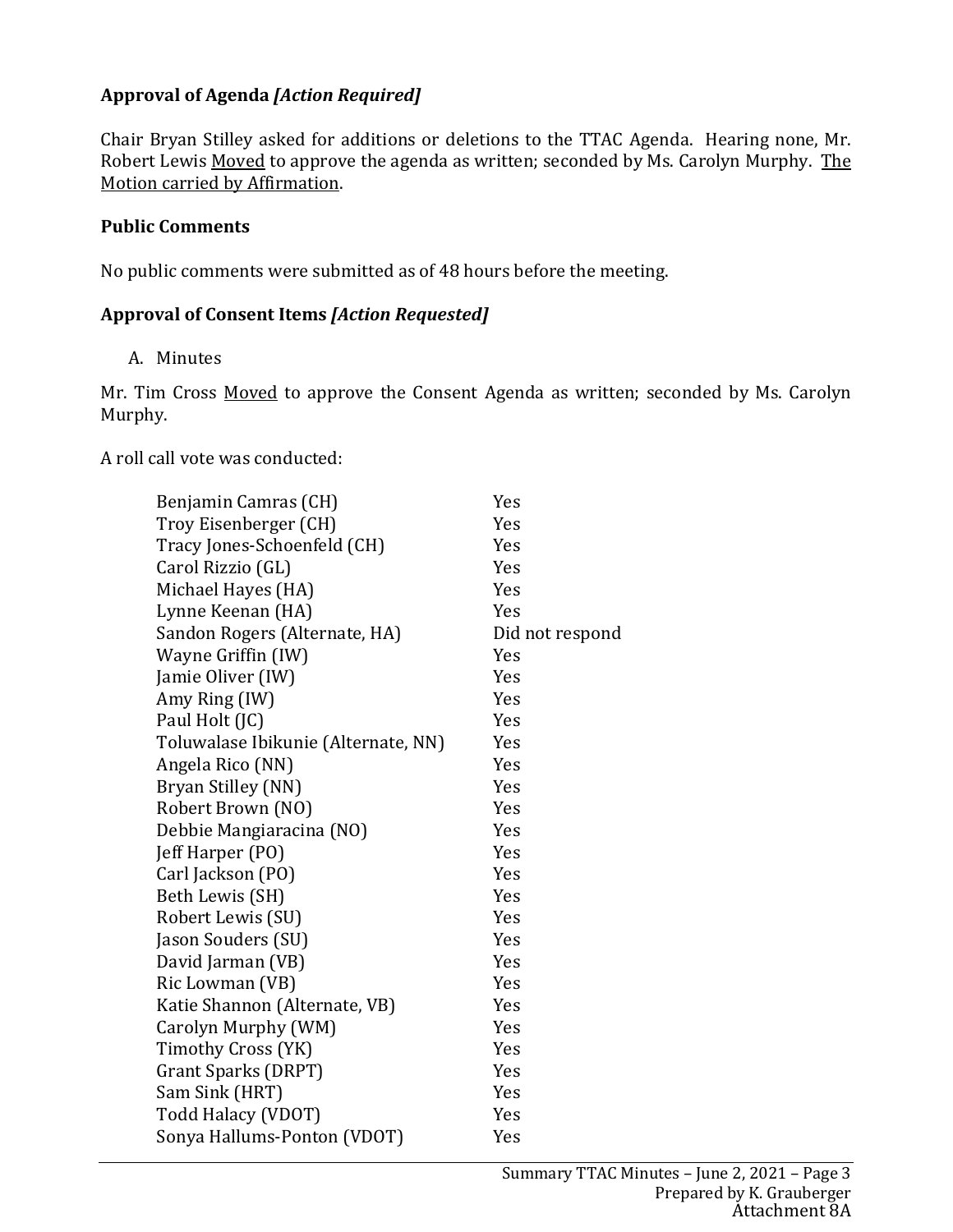| Eric Stringfield (VDOT) | <b>Yes</b> |
|-------------------------|------------|
| Barbara Nelson (VPA)    | <b>Yes</b> |
| Josh Moore (WATA)       | <b>Yes</b> |

Regarding the Motion on the floor, the Motion Carried.

#### **Regional Performance Measures: System Performance Report: Final** *[Action Requested]*

Ms. Pavithra Parthasarathi stated that the Regional Performance Measures: System Performance draft report was presented to the TTAC on May 5, 2021 and made available for public review and comment from April 29, 2021 through May 21, 2021. No comments were received.

Ms. Carolyn Murphy Moved to recommend HRTPO Board approval of the final report; seconded by Mr. Carl Jackson.

A roll call vote was conducted:

| Benjamin Camras (CH)                | Yes |
|-------------------------------------|-----|
| Troy Eisenberger (CH)               | Yes |
| Tracy Jones-Schoenfeld (CH)         | Yes |
| Carol Rizzio (GL)                   | Yes |
| Michael Hayes (HA)                  | Yes |
| Lynne Keenan (HA)                   | Yes |
| Sandon Rogers (Alternate, HA)       | Yes |
| Wayne Griffin (IW)                  | Yes |
| Jamie Oliver (IW)                   | Yes |
| Amy Ring (IW)                       | Yes |
| Paul Holt (JC)                      | Yes |
| Toluwalase Ibikunie (Alternate, NN) | Yes |
| Angela Rico (NN)                    | Yes |
| Bryan Stilley (NN)                  | Yes |
| Robert Brown (NO)                   | Yes |
| Debbie Mangiaracina (NO)            | Yes |
| Jeff Harper (PO)                    | Yes |
| Carl Jackson (PO)                   | Yes |
| Beth Lewis (SH)                     | Yes |
| Robert Lewis (SU)                   | Yes |
| Jason Souders (SU)                  | Yes |
| David Jarman (VB)                   | Yes |
| Ric Lowman (VB)                     | Yes |
| Katie Shannon (Alternate, VB)       | Yes |
| Carolyn Murphy (WM)                 | Yes |
| Timothy Cross (YK)                  | Yes |
| Grant Sparks (DRPT)                 | Yes |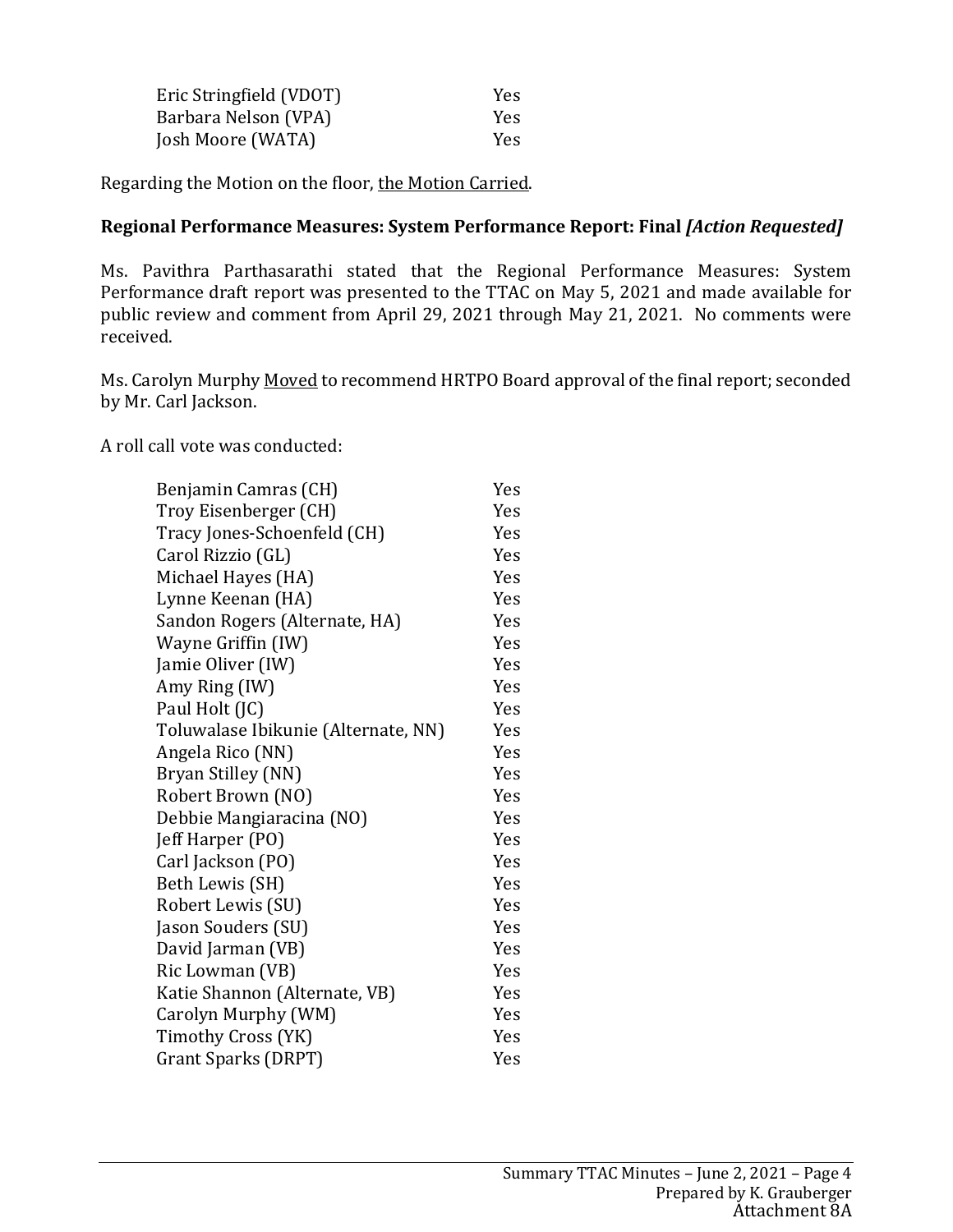| Sam Sink (HRT)              | <b>Yes</b> |
|-----------------------------|------------|
| Todd Halacy (VDOT)          | Yes        |
| Sonya Hallums-Ponton (VDOT) | Yes        |
| Eric Stringfield (VDOT)     | Yes        |
| Barbara Nelson (VPA)        | Yes        |
| Josh Moore (WATA)           | Yes        |

Regarding the Motion on the floor, the Motion Carried.

#### **2045 Long-Range Transportation Plan (LRTP): Remaining Reports and Plan Adoption** *[Action Requested]*

LRTP staff briefed the TTAC on the draft 2045 LRTP: Plan Performance and highlighted examples of:

- Travel Time
- Environmental Justice Analysis
- Forecasted Network Performance
- LRTP Consideration of Regional Performance Measure Targets

LRTP staff also briefed TTAC on the 2045 LRTP: Regional Transportation Vision Plan and 2045 LRTP: Public Involvement Documentation reports.

In addition to the draft reports, the joint finding of conformity from the Federal Highway Administration (FHWA) and Federal Transit Administration (FTA) was presented. With the receipt of conformity finding, the 2045 LRTP can now be adopted by the HRTPO Board.

Mr. Eric Stringfield asked if LRTP staff planned to add a layer to the online interactive map for projects in the Vision Plan. Ms. Stith replied that staff would create a separate interactive map for these projects as that would be clearer for the public.

Mr. Carl Jackson inquired as to where the EJ analysis could be found regarding potential impacts to the region for each individual project. Ms. Stith replied that the data could be found in the 2045 LRTP: Title VI/Environmental Justice Candidate Project Evaluation report and that staff would also include an updated table in the 2045 LRTP: Plan Performance report.

The reports are currently out for public review and comment from May 26, 2021 through June 8, 2021.

Mr. Josh Moore Moved to:

- Recommend HRTPO Board approval of the following 2045 LRTP reports:
	- o Plan Performance
	- o Regional Transportation Vision Plan
	- o Public Involvement Documentation
- Recommend the HRTPO Board adopt the 2045 Long-Range Transportation Plan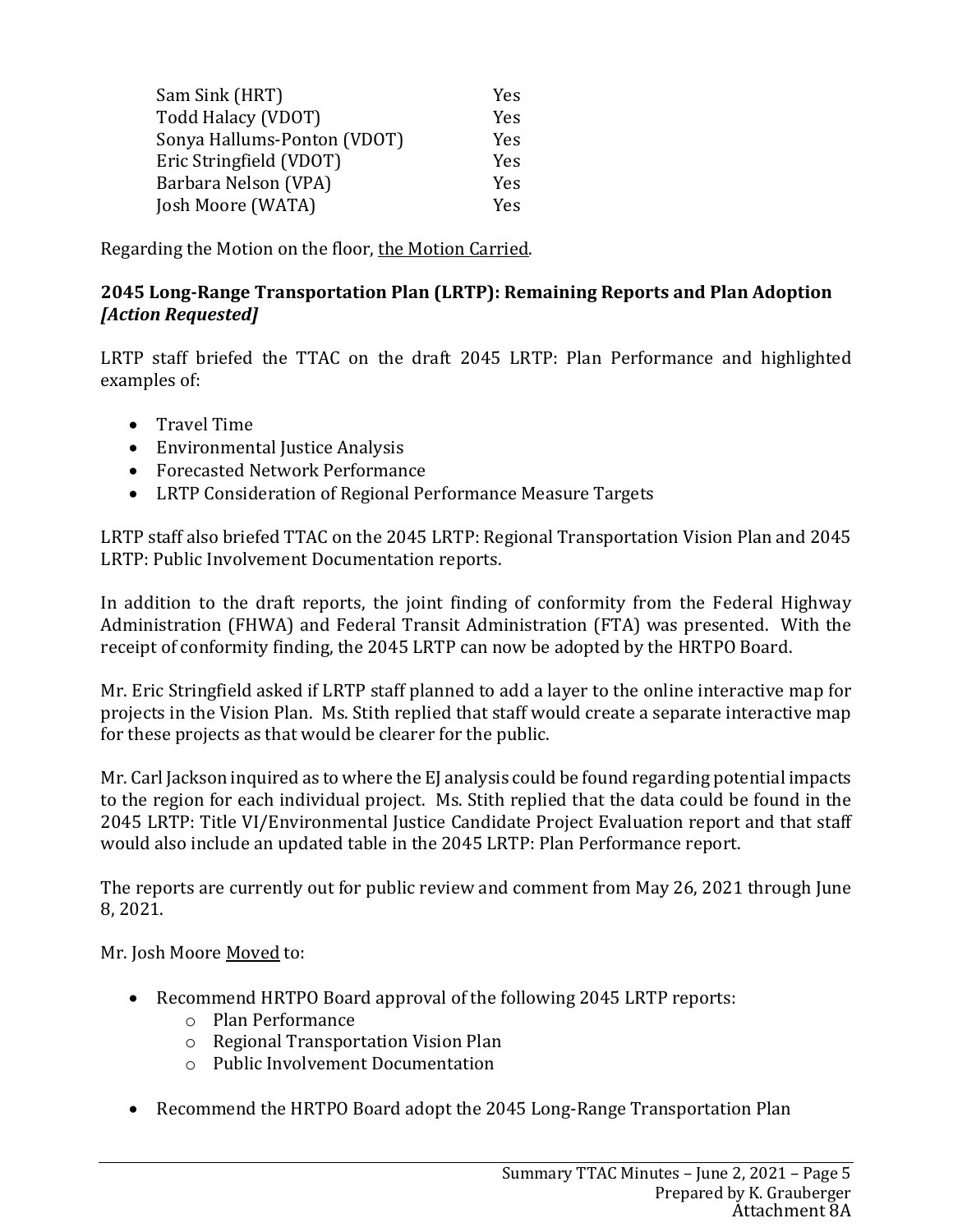The motion was seconded by Mr. Troy Eisenberger.

A roll call vote was conducted:

| Benjamin Camras (CH)                | Yes        |
|-------------------------------------|------------|
| Troy Eisenberger (CH)               | Yes        |
| Tracy Jones-Schoenfeld (CH)         | Yes        |
| Carol Rizzio (GL)                   | Yes        |
| Michael Hayes (HA)                  | Yes        |
| Lynne Keenan (HA)                   | Yes        |
| Sandon Rogers (Alternate, HA)       | Yes        |
| Wayne Griffin (IW)                  | Yes        |
| Jamie Oliver (IW)                   | Yes        |
| Amy Ring (IW)                       | Yes        |
| Paul Holt (JC)                      | Yes        |
| Toluwalase Ibikunie (Alternate, NN) | Yes        |
| Angela Rico (NN)                    | Yes        |
| Bryan Stilley (NN)                  | Yes        |
| Robert Brown (NO)                   | Yes        |
| Debbie Mangiaracina (NO)            | Yes        |
| Jeff Harper (PO)                    | <b>Yes</b> |
| Carl Jackson (PO)                   | Yes        |
| Beth Lewis (SH)                     | Yes        |
| Robert Lewis (SU)                   | Yes        |
| Jason Souders (SU)                  | Yes        |
| David Jarman (VB)                   | Yes        |
| Ric Lowman (VB)                     | Yes        |
| Katie Shannon (Alternate, VB)       | Yes        |
| Carolyn Murphy (WM)                 | Yes        |
| Timothy Cross (YK)                  | Yes        |
| <b>Grant Sparks (DRPT)</b>          | Yes        |
| Sam Sink (HRT)                      | Yes        |
| Todd Halacy (VDOT)                  | Yes        |
| Sonya Hallums-Ponton (VDOT)         | Yes        |
| Eric Stringfield (VDOT)             | Yes        |
| Barbara Nelson (VPA)                | Yes        |
| Josh Moore (WATA)                   | Yes        |

Regarding the Motion on the floor, the Motion Carried.

# **Drive-Thru Queue-Stacking Requirements in Virginia Cities: Draft**

Dr. Robert Case, HRTPO Chief Transportation Engineer, reported that queues at some restaurant drive-thrus are spilling back into adjacent roadways. The City of Virginia Beach requested HRTPO staff research and document queue-stacking requirements in other cities.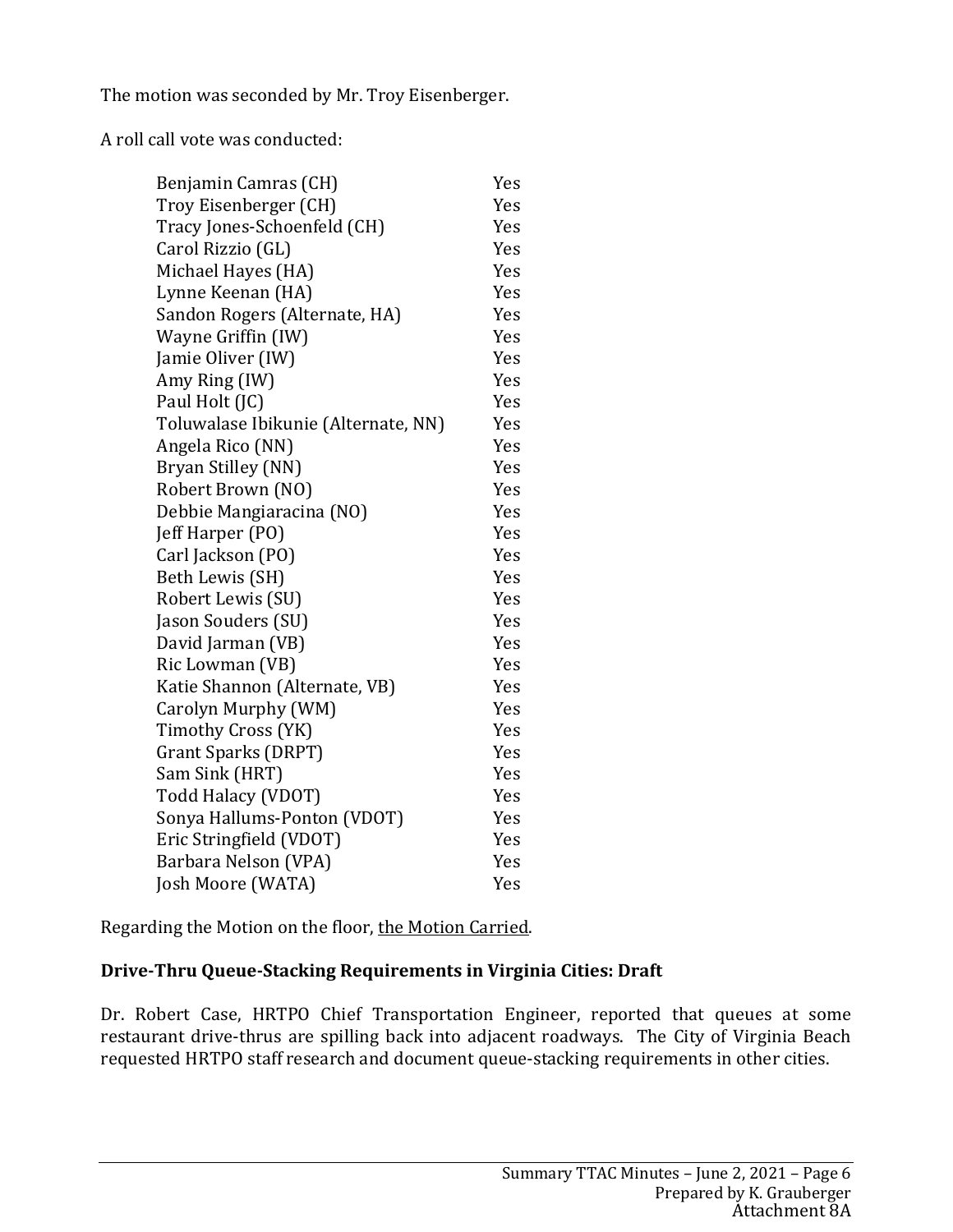Dr. Case researched queue-stacking requirements and stated that cities in Hampton Roads and specific localities in Virginia use one of the three following categories:

- No queue-stacking requirements
- General queue-stacking requirements
	- o E.g., space for 10 vehicles in queue
- Specific queue-stacking requirements
	- o E.g., eight spaces for a bank, three spaces for a carwash

Dr. Case stated that by utilizing this information, localities can make decisions pertaining to developing new or revising existing queue-stacking requirements for drive-thrus.

He requested TTAC members review the draft report and submit comments to him by June 16, 2021.

# **Bowers Hill Interchange Study Working Group: Update**

Mr. Scott Smizik, VDOT Assistant Environmental Division Director, briefed the TTAC on the progress of the Working Group's efforts to advance the Study.

Mr. Smizik outlined the citizen comment opportunities regarding the different alternatives. He then summarized the alternatives under consideration and highlighted those alternatives that were retained for further analysis by the Working Group as listed below.

- No Build Alternative A "no action" alternative is required by the National Environmental Policy Act (NEPA)
- Concept C Add one managed lane and a part-time drivable shoulder in each direction on I-664
- Concept D Add two managed lanes in each direction on I-664

Mr. Smizik stated that the Preferred Alternative is scheduled to be determined by Spring 2022.

# **Three-Month Tentative Schedule**

Chair Stilley outlined the Three-Month Tentative Schedule in the Agenda Packet, including the possibility of the cancellation of the August 2021 TTAC meeting.

# **For Your Information**

Chair Stilley highlighted the items in the For Your Information section in the Agenda Packet.

# **Announcements**

Chair Stilley summarized the items in the Announcements section in the Agenda Packet.

Ms. Parthasarathi stated that the HRTPO Board will hold a special meeting on June 17, 2021 at 3:00 p.m. to approve the 2045 Long-Range Transportation Plan (LRTP).